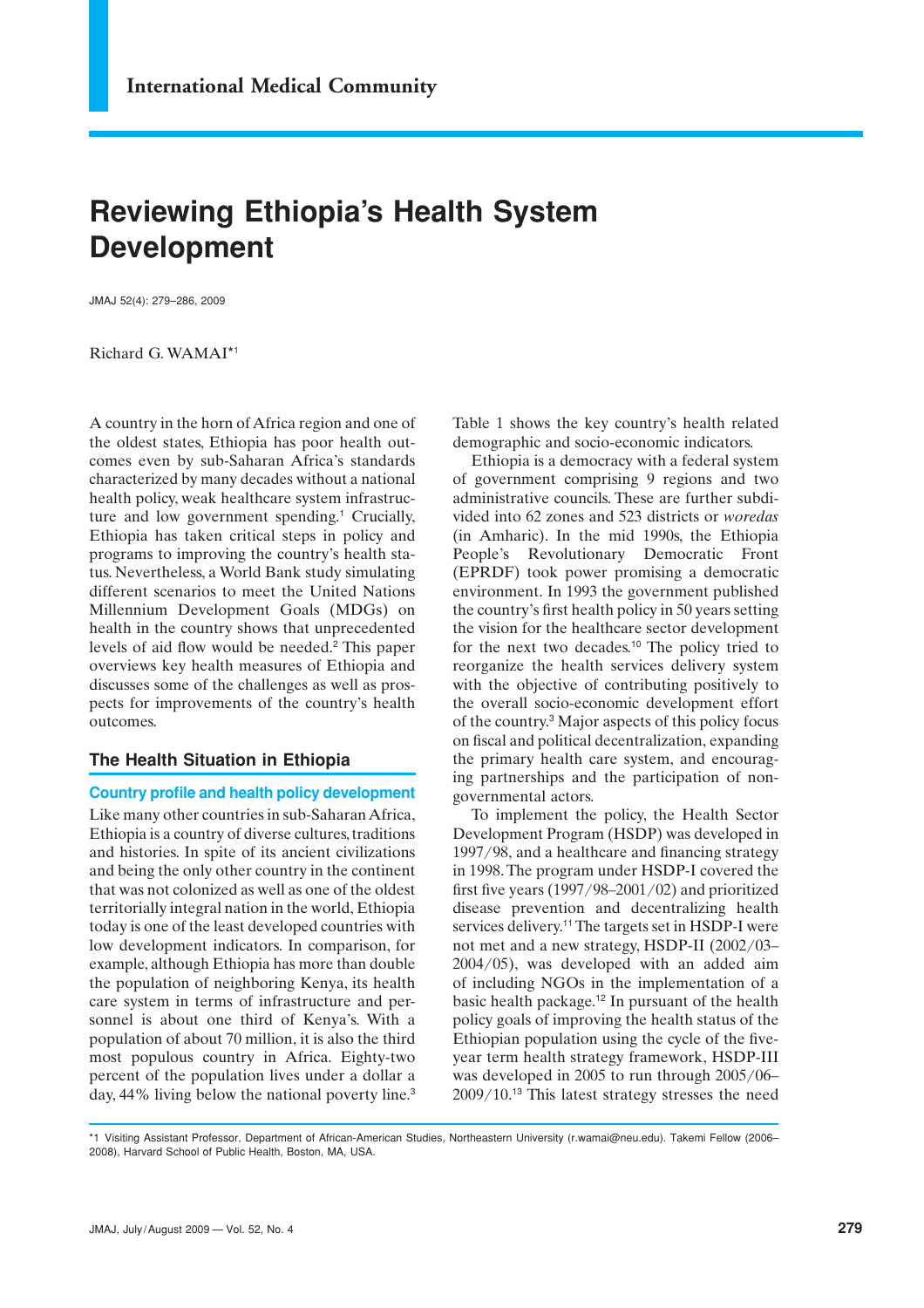#### **Table 1 Key socio-demographic and health indicators, Ethiopia (various years)**

| Indicator                               | Ethiopia |
|-----------------------------------------|----------|
| Population (mil) (2004)                 | 75       |
| Pop. growth rate %                      | 2.5      |
| Life expectancy (2007)                  | 48       |
| Under 5 mortality rate per 1,000 (2005) | 123      |
| Maternal mortality rate (2005)          | 673      |
| Poverty rate $(\frac{5}{d})$ % (2000)   | 82       |
| GNI per capita \$ (2007)                | 160      |
| Overseas dev. assistance % GNP          | 21.6     |
| ODA per capita (2005)                   | 27       |
| Pop. with HIV % (2007)                  | 2.1      |
| Health expenditure % of GDP             | 3.5      |
| Health expenditure per capita (2003)    | 5.6      |
| Health personnel total (2007)           | 46,666   |
| Physician/population (2007)             | 42,706   |
| Health facilities total (2007)          | 14,041   |
| Health facilities/ population (2007)    | 5,493    |

Sources: Ethiopia DHS 2005<sup>4</sup>; The Little Book of Data 2007<sup>5</sup>; DFID 20076; Ethiopia 3rd National Health Accounts 20067; Ethiopia Health Sector Strategic Plan III, 2005<sup>8</sup>; Ethiopia Health and Health Indicator 2007.<sup>9</sup>

to increase national health spending, the strategic role of NGOs as partners in achieving universal primary healthcare coverage not only in planning but also implementing healthcare delivery particularly at the *woreda* level and also emphasizes the need to strengthen government-NGOs collaboration. Complementing these frame-works, Ethiopia's social-development program, the 2002 medium-term poverty reduction strategy paper (PRSP) termed Sustainable Development and Poverty Reduction Program (SDPRP),<sup>3</sup> recognizes the need to further development through improving governance and human rights. This framework is repeated in the second PRSP called Plan for Accelerated and Sustained Development to End Poverty (PASDEP) for 2005/06– 2009/10, Ethiopia's development blueprint.<sup>14</sup>

# **Situational analysis of the health care system**

The health service system in Ethiopia is federally decentralized along the nine regions. Table 2 below shows the health facilities distribution in Ethiopia by region and by type as of year 2006/07. The infrastructure comprises a total of about 14,000 health facilities which include 143 hospitals, 690 health centers, and 1,662 health stations of which

|              | <b>Hospitals</b> |                |                | <b>Health centers</b> |              |                | Health stations** |              |              | <b>Health</b>  | Private      |              |                |
|--------------|------------------|----------------|----------------|-----------------------|--------------|----------------|-------------------|--------------|--------------|----------------|--------------|--------------|----------------|
| Region       | <b>MOH</b>       | Others*        | <b>Total</b>   | <b>Beds</b>           | <b>MOH</b>   | <b>Others</b>  | <b>Total</b>      | <b>Beds</b>  | <b>MOH</b>   | <b>Others</b>  | <b>Total</b> | posts        | clinics**      |
| Tigray       | 13               | 3              | 16             | 1,417                 | 41           | 1              | 42                | 380          | 167          | 15             | 182          | 529          | 31             |
| Afar         | $\overline{2}$   | $\mathbf 0$    | $\overline{2}$ | 122                   | 14           | $\mathbf 0$    | 14                | $\mathbf{0}$ | 45           | $\overline{0}$ | 45           | 154          | 3              |
| Amhara       | 16               | 3              | 19             | 1,615                 | 169          | 0              | 169               | 369          | 0            | 40             | 40           | 2,590        | 304            |
| Oromia       | 22               | 8              | 30             | 3,513                 | 197          | 5              | 202               |              | 717          | 100            | 871          | 1,985        | 672            |
| Somali       | 6                | 0              | 6              | 436                   | 20           | 0              | 20                | 276          | 75           | 0              | 75           | 149          | 2              |
| Ben-Gumz     | $\overline{2}$   | $\mathbf 0$    | $\overline{2}$ | 205                   | 15           | $\mathbf 0$    | 15                | 150          | 56           | $\overline{0}$ | 56           | 88           | 19             |
| <b>SNNPR</b> | 14               | 6              | 20             | 1,897                 | 176          | 4              | 180               |              | 179          | 77             | 256          | 4,258        | 116            |
| Gambella     | $\mathbf{1}$     | $\mathbf{0}$   | $\overline{1}$ | 100                   | 5            | $\overline{4}$ | 9                 | 50           | 27           | 8              | 35           | 64           | $\overline{7}$ |
| Hareri       | $\overline{2}$   | $\overline{c}$ | 4              | 710                   | 3            | 0              | 3                 | 30           | 9            | 10             | 19           | 22           | 21             |
| Addis A      | 5                | 25             | 30             | 927                   | 24           | 5              | 29                | 180          | 8            | 122            | 130          | 37           | 382            |
| Dire Dawa    | 1                | 3              | $\overline{4}$ | 232                   | 7            | 0              | 7                 | 60           | 0            | 7              | 7            | 38           | 21             |
| Central      | $\overline{4}$   | 5              | 9              | 2,460                 | $\mathbf{0}$ | $\mathbf 0$    | $\overline{0}$    | $\mathbf{0}$ | $\mathbf{0}$ | $\overline{0}$ | $\mathbf 0$  | $\mathbf{0}$ | $\mathbf 0$    |
| National     | 88               | 55             | 143            | 13,677                | 671          | 19             | 690               | 1,495        | 1,283        | 379            | 1,662        | 9,914        | 1,578          |

#### **Table 2 Distribution of health infrastructure by region (2006**/**07)**

Source: Ethiopia HSDP-III, 2005<sup>8</sup>; Health and Health Indicator 2007<sup>9</sup>

Note: — no data; \* hospitals owned private entities. NGOs and other government entities; \*\* data is for 2004/05.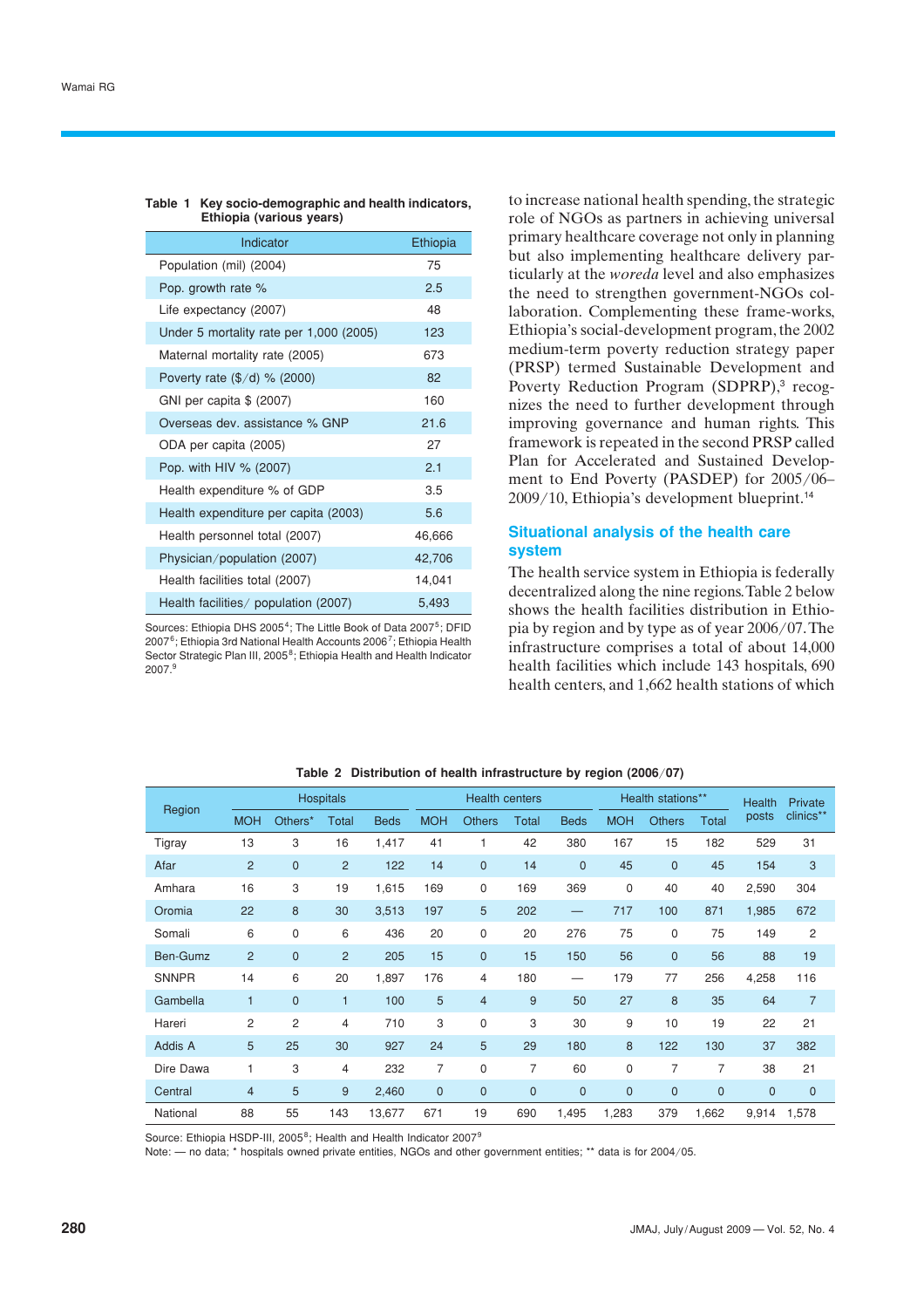62%, 97% and 77%, respectively, were owned by the Ministry of Health. Of the hospitals there are 5 central teaching institutions. The health posts are virtually entirely owned by the government. The differentiation of the various service levels is made typically by population size. According to calculations given by the Federal Ministry of Health (FMOH), a health center serves an estimated 25,000 persons, a health station 10,000, and a health post and private clinic 5,000.

| <b>Health facilities</b>                              |                          | 1996/97     | 1997/98     | 1998/99     | 1999/00      | 2000/01      | 2001/02      |
|-------------------------------------------------------|--------------------------|-------------|-------------|-------------|--------------|--------------|--------------|
| Number of hospitals                                   | Government<br><b>NGO</b> | 46<br>17    | 59<br>17    | 55<br>17    | 64<br>17     | 68<br>17     | 68<br>18     |
| Number of health centers                              | Government<br><b>NGO</b> | 241<br>5    | 262<br>5    | 294<br>6    | 344<br>23    | 369<br>17    | 384<br>26    |
| Number of health stations                             | Government<br><b>NGO</b> | 2.202<br>13 | 2.173<br>14 | 2.118<br>15 | 2.031<br>268 | 2.019<br>374 | 2,019<br>312 |
| Number of health posts                                |                          | 76          | 164         | 373         | 893          | 1,063        | 1,193        |
| Total                                                 |                          | 2,600       | 2,694       | 2,878       | 3,640        | 3,927        | 4,020        |
| Number of health facilities<br>per 100,000 population |                          | 4.5         | 4.5         | 4.5         | 5.7          | 6            | 6            |

|  |  | Table 3 Growth of functioning health facilities in Ethiopia (1996/97–2001/02) |  |  |  |  |  |  |
|--|--|-------------------------------------------------------------------------------|--|--|--|--|--|--|
|--|--|-------------------------------------------------------------------------------|--|--|--|--|--|--|

Source: Ethiopia MDGs Progress Report 2004, p. 24<sup>16</sup>; Ethiopia HSDP-II.<sup>12</sup>

|              |            | Health      | Health personnel** |                | Physician:          | Public health              |          |
|--------------|------------|-------------|--------------------|----------------|---------------------|----------------------------|----------|
| Region       | Population | facilities* | Physicians         | $+$ All others | population<br>ratio | expend per capita<br>(ETB) | IMR/1000 |
| Tigray       | 4,449,000  | 800         | 59                 | 5,265          | 75,407              | 22.9                       | 67       |
| Afar         | 1,418,000  | 218         | 10                 | 595            | 141,800             | 19.9                       | 61       |
| Amhara       | 19,624,000 | 3,122       | 133                | 11,013         | 147,549             | 10.9                       | 94       |
| Oromia       | 27,304,000 | 3,760       | 149                | 12,133         | 183,248             | 13.9                       | 76       |
| Somali       | 4,444,000  | 252         | 53                 | 912            | 83,849              | 17.3                       | 57       |
| Ben-Gumz     | 640,000    | 180         | 6                  | 569            | 106,667             | 42.2                       | 84       |
| <b>SNNPR</b> | 15,321,000 | 4,830       | 155                | 7,803          | 98,845              | 10.7                       | 85       |
| Gambella     | 253,000    | 116         | $\overline{4}$     | 545            | 63,250              | 52.6                       | 92       |
| Hareri       | 203,000    | 69          | 41                 | 408            | 4,951               | 75.2                       | 66       |
| Addis Ababa  | 3,059,000  | 608         | 118                | 1,433          | 25,924              | 26.8                       | 45       |
| Dire Dawa    | 412,000    | 77          | 31                 | 416            | 13,290              | 4.7                        | 71       |
| Others**     |            | 9           | 1,047              | 8,382          |                     |                            |          |
| National     | 77,127,000 | 14,041      | 1,806              | 46,666         | 42,706              | 15.5                       | 77       |

#### **Table 4 Demographic, health system, per capita expenditure and IMR (2007)**

Source: Ethiopia HSDP-III<sup>8</sup>; Health and Health Indicator 2007<sup>9</sup>

Notes: \*Health facilities include all hospitals, health centers, health stations, health posts and private clinics. The hospitals include 5 central institutions listed separately. These data may vary between the various government sources but here we use the Health and Health Indicator 2007.9

\*\* Health personnel include physicians and all cadres of nurses. The tally for the regions does not make up the total number shown in this table. The government lists in separates categories other data for the human resources by sectors (NGO, other government and private) as well as a separate account for the Central hospitals. When these are added they make up the total figures shown in this column. These data may vary between the various government sources but here we calculate using the Health and Health Indicator 2007.<sup>9</sup>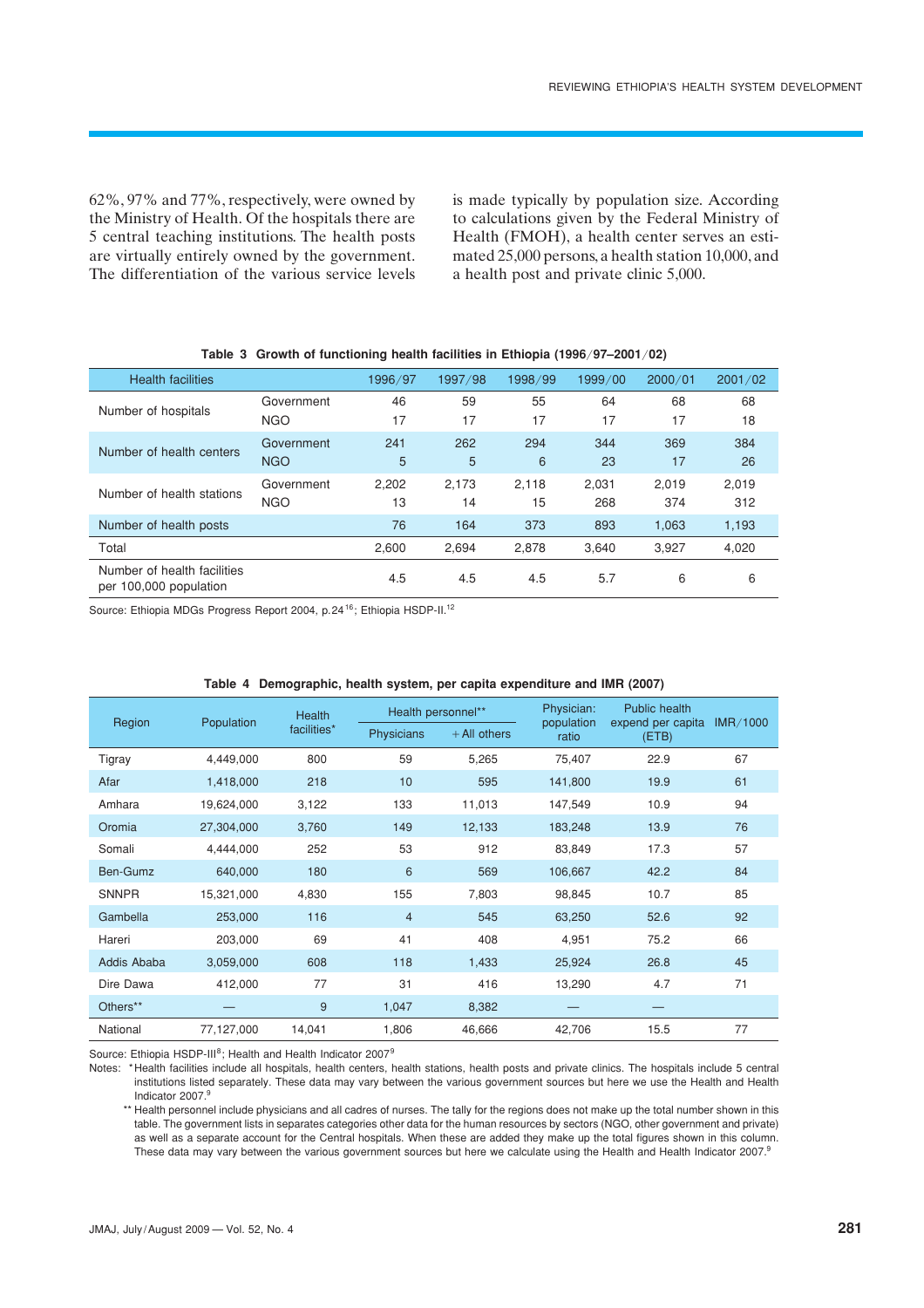In recent years the national health delivery infrastructure has grown significantly. As shown in Table 3, the overall number of all facilities has increased by 55% during 1996/97 to 2001/02. This rate of increase was greater than that of population growth hence it is reflected in the improvement of the population-facility ratio. On the other hand, it can also be noted that the governmentowned health stations have decreased while ownership by NGOs has risen during the same period. The trend is the result of a deliberate policy by the government to decrease its involvement at this level while focusing on health posts and health centers and, thus, allowing NGOs to play a greater role particularly here as represented by their exponential growth. NGOs provide financing and general (curative, preventive and rehabilitative) healthcare services, HIV/AIDS and reproductive health services in clinics and through health education. According to one source citing a household welfare survey on health utilization, 3.3% of respondents reported using NGO services.<sup>15</sup>The growth of the health infrastructure has raised the average national health coverage to 64%. Nevertheless, annual utilization per capita remains very low at only 0.36 (36%) for the national average as at 2004.<sup>8</sup> And while antenatal coverage has grown from 34% in 2002 to 52% in 2007, supervised deliveries have remained low at 7% and 19% in the same period.<sup>13</sup>

To further analyze the picture, in Table 4 we disaggregate the health facilities data presented in Table 2 combining with health personnel data and expenditure per capita by region. There are over 46,000 health workers who include physicians and all cadres of nurses, laboratory technicians, environmental health workers, and traditional birth attendants. The physician to population ratio of about 42,000 is well below the WHO standard of 1:10,000 and is over five times below the average for sub-Saharan Africa.<sup>17</sup> As depicted by these tables, there is a wide variation in the distribution of health care facilities, health personnel and health expenditures across the different regions of the country. Such variations exacerbate the health inequalities in the country.

## **Health Care Financing**

The state of healthcare financing in Ethiopia has over the years been characterized by low government spending and minimal participation of the private sector. With the government having the major responsibility changes in the political regimes has meant that the politics of the day have had much influence on the financing policy environment. Per capita spending has remained below the sub-Saharan Africa average of US\$12.<sup>8</sup> During the Derg regime, in the late 1970s through the 1980s the ministry of health spending as a share of government expenditure declined from more than 4% to 2.8%. In 1991, government spending amounted to only 1% of the GDP. With the new government that came to power in the mid 1990s, this increased slightly to about 2.7% in 1996 and to 5% during 2004/05.<sup>7</sup>

Health financing in Ethiopia comes from a variety of sources as shown in Table 5. According to these data from the 3rd National Health Accounts (NHA), the government and other public enterprises provides 31% of the financing, donors and NGOs 37%, households 31% and other private employers and funds about 2%. The share of government and households financing has decreased from 33% and 36%, respectively, in 1999/00.<sup>18</sup> On the other hand, the share

| Source                              | <b>Amount in USD</b> | Per capita USD | Percent       |
|-------------------------------------|----------------------|----------------|---------------|
| Government                          | 159,297,649          | 2.18           | 31            |
| Donors and NGOs (inter + local)     | 192,293,175          | 2.63           | 37            |
| Household                           | 160.042.854          | 2.19           | 31            |
| Private employers and private funds | 10,095,901           | 0.13           | $\mathcal{P}$ |
| Total                               | 521,729,581          | 7.14           | 100%          |

**Table 5 Total and per capita health expenditure by major source classifications (Fiscal year, 1997 EC; 2004**/**05 GC)**

Source: Ethiopia 3rd NHA<sup>7</sup>

Note: EC stands for Ethiopian Calendar and GC for Gregorian Calendar.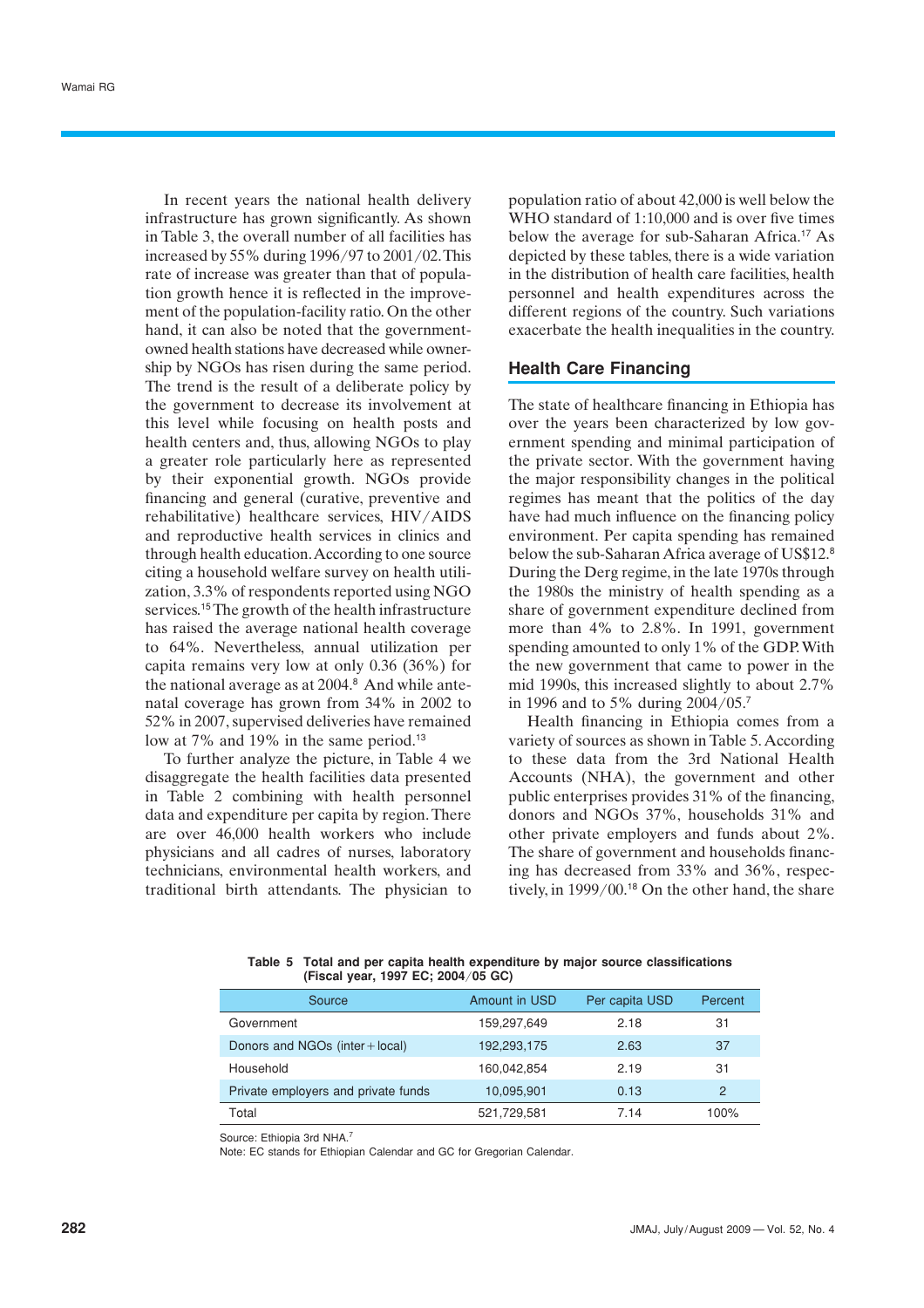of foreign financing and NGOs has grown from 26%; the second NHA reported that in 2000 the Ethiopian health NGO community contributed 10% of the national health expenditure up from 7% in the first NHA (1996).<sup>18</sup>

As shown in Table 5, the average national per capita spending in 2004/05 was US\$7.14. On the other hand, in Table 4 we see that public health financing comprised only Ethiopian Birr (ETB) 15.5 (about US\$1.3). This represents a significant increase from ETB 2.1 (US\$0.2) in 1990. There are extreme variations across regions with the highest spending per capita in Hareri (Birr 75.2 or about US\$6.3) and the lowest in Dire Dawa (ETB 4.7 or US\$0.4). The disparity in spending is largely due to the fact that fiscal decentralization grants regional governments the right to allocate government funds, most of which is federally provided; about 80% of health expenditure at regional levels is grants allocated to each region on the basis of formula of weighted variables namely, population size, level of development and level of revenue generation.<sup>19</sup>

Figure 1 below depicts the trends in the public healthcare budget allocation and expenditure during a 15 year period (1981–1996 EC; 1989– 2004 GC). As can be seen, government spending has increased significantly; in 2008 amounted to 2.3 billion BIR (about US\$189 million).<sup>20</sup> Seventysix percent of the expenditure is in curative services with a slight increase in preventive health spending from 17% in 2000 to 24% in 2005.<sup>4</sup>

# **Major Health Concerns Despite Improvements**

Ethiopia has seen positive developments in many health indicators since the democratic government process began in the early 1990s: the health service system has expanded; overall and per capita health spending has increased significantly; and there is a policy and program for health improvements in the country focusing on expanding primary health coverage universally. In addition to these improvements, there has been a significant increase in the number of human resources for health. For example, during 1997–2007 the number of nurses increased from just about 2,800 to over  $18,000^{21}$  and the country has moved from having the worst doctor-patient ratio in the world of 1:48,000 in 1999 to 1:42,000.<sup>17</sup> Child immunization coverage has also increased from 30% in 2002 to 53% in 2007 while antenatal coverage rose from 34% to 52% during the same period.<sup>9</sup> Overall, maternal and child health utilization has increased marginally<sup>22</sup> while child malnutrition has decreased steadily<sup>23</sup> leading to notable improvements in IMR, U5MR and MMR.1,4,21

Despite these improvements and with a rapidly increasing population, Ethiopia faces major health concerns. Constraints in the delivery of services include: the low number of health care facilities which are ill-equipped, mal-distributed and in a state of disrepair; an ineffective health



**Fig. 1 Public health expenditure, 1981–1996 EC (1999–2004 GC)**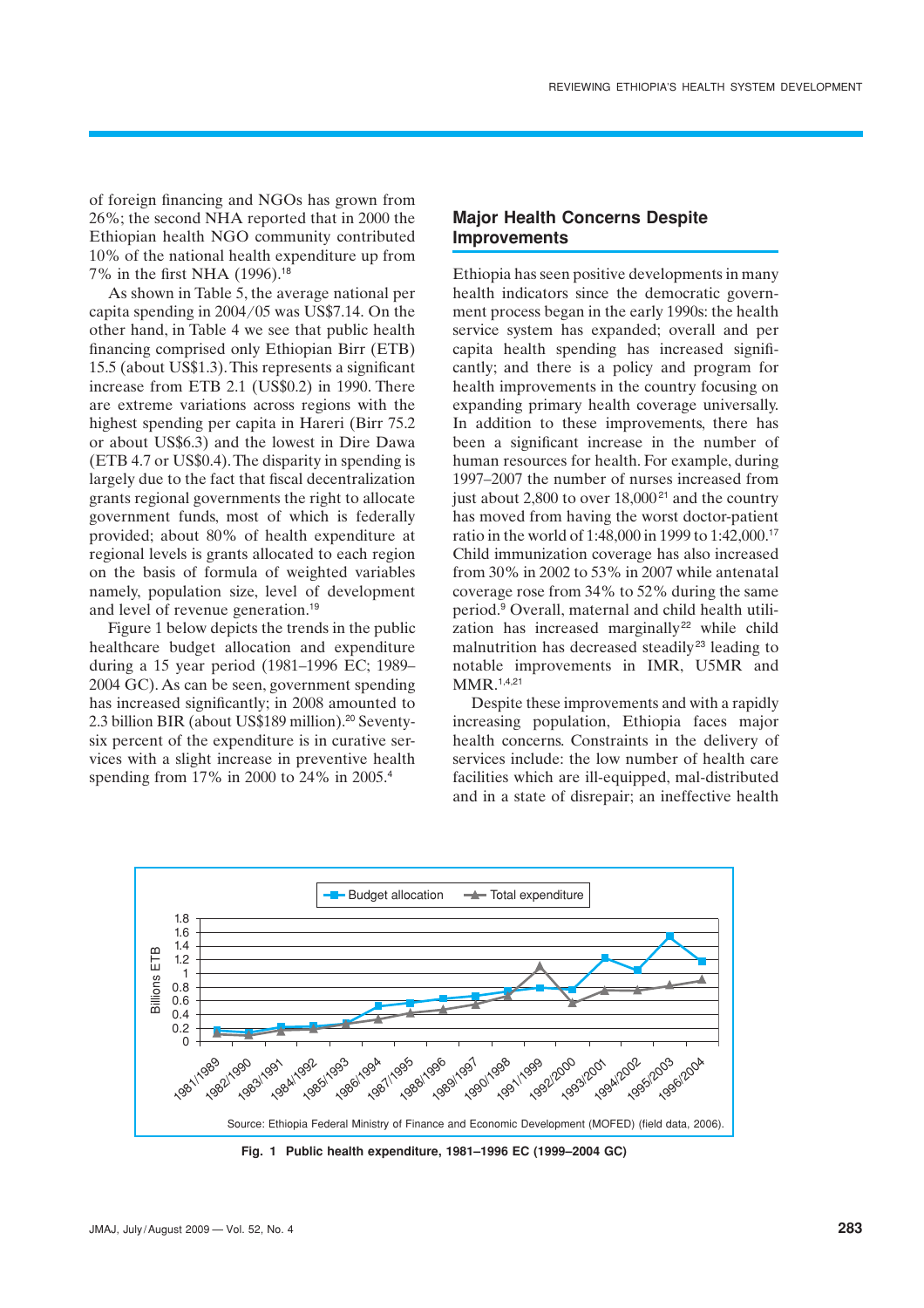care delivery system which is inefficient and biased towards the curative service; a undemocratic health care delivery system and management which although decentralized at the regional level still relies on centralized policy making and budgets; an acute shortage of human and material resources; and inefficient utilization of the available while little involvement and participation of the private and NGO sectors as well as the beneficiary communities.<sup>24</sup> In addition to these, some of the critical challenges in the healthcare system include: strengthening primary preventive/promotive healthcare through greater investments; where more than 80% of common diseases, and the disease burden, are communicable and infectious, this is extremely critical.

Ethiopia has a long way to go to reach the level of health spending recommended for a minimum and decent quality of essential health services.<sup>25</sup> In the early 1990s the World Bank had estimated that the annual cost per capita of delivering the package of essential services\*2 in Ethiopia would be US\$12 (in 1990 US\$).<sup>26</sup> However, the WHO set the required target in low income countries at US\$34 per capita.<sup>27</sup> And at 3.5% of government spending on health in 2008/2009,<sup>20</sup> Ethiopia is far from achieving the 15% share of government expenditure agreed upon by the member states of the WHO Africa region.<sup>28</sup> More recent data show the gap to be US\$15.41 needed to reach the MDGs<sup>7</sup> with needed annual foreign financing of US\$60 per capita.<sup>23</sup> However, if recent trends continue the per capita spending will only reach US\$19.44 in 2015.<sup>7</sup> Even that is uncertain as estimates for the mid-term review of HSDP-III show a decrease to US\$3, far from meeting the target of US\$9.6 in 2010.<sup>21</sup>

### **Conclusion**

As the World Bank admits, sub-Saharan Africa will not reach the malnutrition and child mortality targets, as well as some areas in communicable diseases at current pace of implementation.<sup>29</sup> There is need to accelerate improvements in the country's healthcare system if Ethiopia expects to reach its health targets and the MDGs for health. In addition to a concerted focus for primary health system development and strengthening as recommended by the  $WHO<sub>,26,28,30,31</sub>$  a number of areas deserve particular attention. The Health Sector Development Program (HSDP) is a critical national health planning process. However, many of its objectives have remained unachieved despite revision in the successive plans; a mid-term review of HSDP-III shows a near 100% in health coverage as indicated by the availability of primary health services (health posts, health extension workers and kits for essential health services) but outpatient utilization rate per person per year is only 0.32, far short of the target of 0.66 with only about a year left to  $2010<sup>21</sup>$  This shows that the increase in availability of services does not guarantee utilization. At the same time, increase in antenatal coverage has not resulted in equal levels of supervised deliveries. Hence, improving health will require increasing health service utilization, particularly the critical maternal and child health services, as a matter of priority, and this cannot be done by merely increasing services availability but by providing quality and reliable services.

Secondly, there is need to rethink the organization and management of the service system. While federal fiscal decentralization at the regional level may satisfy a political goal, it has resulted in imbalances in the health spending. This notwithstanding, the process of deepening decentralization to *woreda* levels has been very slow depriving popular participation by civil society organizations and communities.<sup>15</sup> To achieve this capacity building of the health management levels at national, regional and *woreda* levels will be needed. The recent reform of the Ministry of Health through the business process re-engineering (BPR), aimed at improving performance through the introduction of business-process measures and indicators in the government system, $21$  may help improve technical and allocative efficiency and thereby increase standards and quality but its results are yet to be seen.

A third area critical to improving health in Ethiopia is in human resources for health. The current pillar for improving primary health coverage to universality is anchored on the health extension program (HEP), the central component being

<sup>\*2</sup> The package defined by the World Bank include reduction of maternal mortality by deploying more extensive, professional, pre-natal, childbirth and postpartum care and better access to family planning services, provision of drug therapy for tuberculosis, control of STDs, prevention of and care for sufferers from common illnesses among children—measles, malaria, diarrhea, respiratory infections and malnutrition.<sup>25</sup>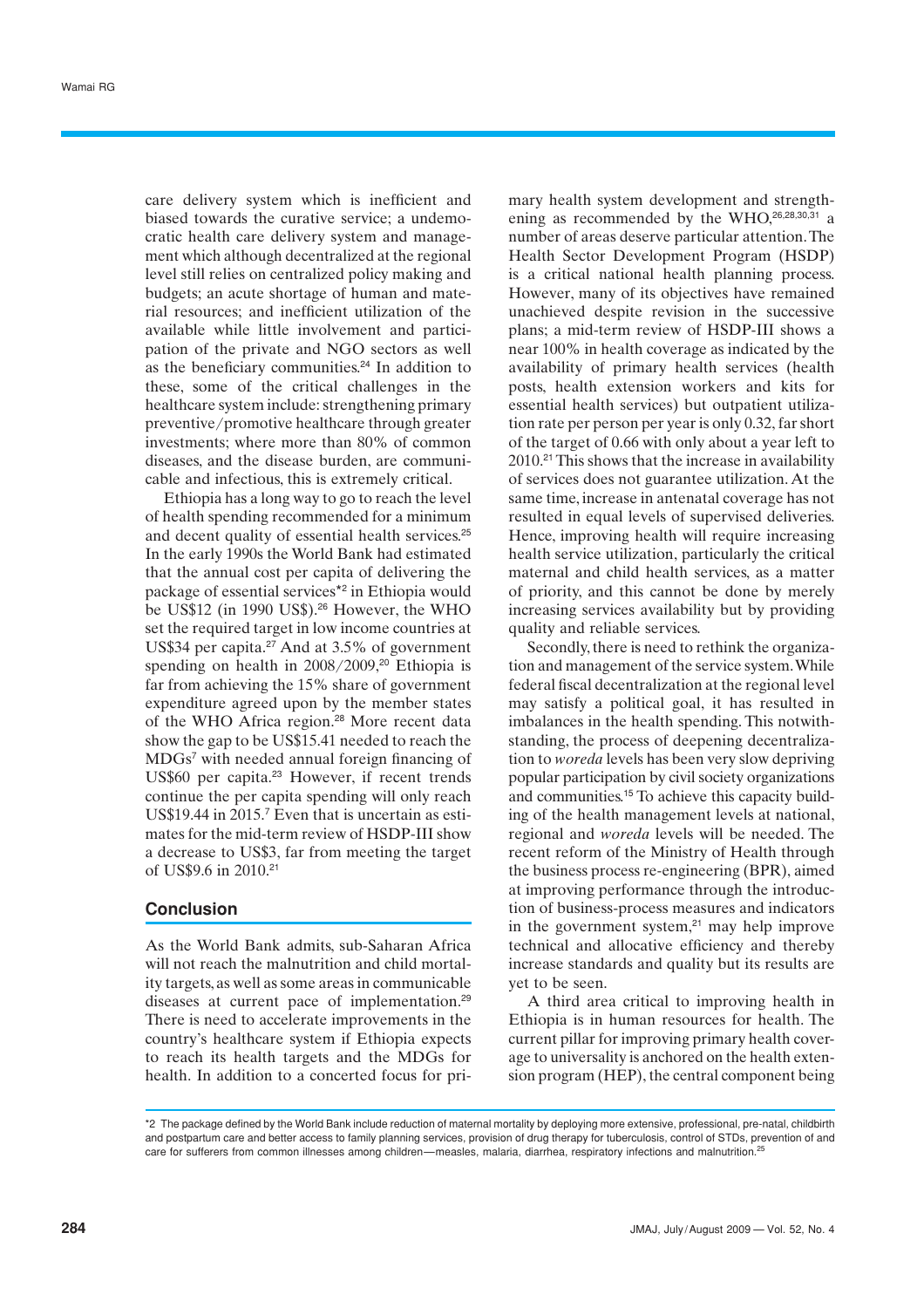the massive training and deployment of health extension workers (HEWs) in basic clinical and drugs skills.<sup>8</sup> The rural health worker program, highly dependent on donors, will increase probability of patients' contact with health services. However, an overemphasis and high expectations may overshadow other human resource and management and other programmatic needs as well as nurture corruption.<sup>32</sup> There needs to be a focus on training and retaining skilled personnel such as physicians, nurses and skilled birth attendants in the health system.

At 5.6% of the GDP health spending remains extremely low in Ethiopia even by sub-Saharan African levels. With current levels of poverty it is clear that burdening households further through high user fees will only alienate them from the health service system.<sup>1</sup> Hence, massive increases in government expenditure far and beyond the target set for HSDP-III as well as additional foreign funding is critically needed to reach the MDGs for health and the country's vision for

equitable health.<sup>23</sup> At the same time, to avoid skewed developments in health outcomes across the regional levels, minimum levels of budgetary allocations through earmarking or other obligations may help standardize spending.

Finally, improvements in the health outcomes can be made proactive and concerted intervention by all the stakeholders in a sector-wide approach that is deliberate and collaborative. Because of the multiplicity of the stakeholders comprising local and foreign (government, private, NGOs and donor) agencies, collaboration and coordination is necessary to achieve the desired results.15,25,32–34 Such coordination will help maximize the efficacy of donor assistance and avoid duplication of effort. Towards this end, the government needs to provide the needed leadership, governance framework and stewardship in this area. Without harmonization and leadership a responsive and effective health system meeting the right to health for Ethiopians cannot emerge.

#### **References**

- **1.** World Bank. Ethiopia: A Country Status Report on Health and Poverty. Draft Report (No.28963-ET). The World Bank Africa Region Human Development and Ministry of Health Ethiopia; 2004.
- **2.** Sundberg M, Lofgren H, Bourguignon F. Absorptive Capacity and Achieving the MDGs: The Case of Ethiopia. World Bank; 2005 Mar. http://www.imf.org/external/np/seminars/eng/2005/ famm/pdf/sundbe.pdf (accessed Aug 10, 2009).
- **3.** Federal Democratic Republic of Ethiopia (FDRE). Sustainable Development and Poverty Reduction Program. Addis Ababa: Ministry of Finance and Economic; 2002 Jul.
- **4.** Central Statistical Agency (Ethiopia) and ORC Macro. Ethiopia Demographic and Health Survey 2005. Addis Ababa: Ethiopia and Calverton, Maryland, USA: Central Statistical Agency and ORC Macro; 2006.
- **5.** World Bank. The Little Book of Data 2007. Washington DC: The World Bank.
- **6.** Department for International Development (DFID). International Health Partnership—A Global 'Compact' for Achieving the Health Millennium Development Goals; 2007 Sep 5. http://www. dfid.gov.uk/news/files/ihp/compact.pdf (accessed Aug 16, 2009).
- **7.** Federal Ministry of Health. Ethiopia's Third National Health Accounts (2004/05). Addis Ababa: FMOH, Healthcare Financing Team, Planning and Programming Department; 2006 Sep.
- **8.** Federal Ministry of Health. Health Sector Strategic Plan—III 2005/06–2009/10. Addis Ababa: Planning and Programming Department, Ministry of Health; 2005.
- **9.** Federal Ministry of Health. Health and Health Related Indicators 2002/2003. Addis Ababa: FMOH Planning and Programming Department: 2005
- **10.** Federal Democratic Republic of Ethiopia (FDRE). Health Policy of the Transitional Government of Ethiopia. Addis Ababa: FDRE; 1993.
- **11.** Federal Ministry of Health. Health Sector Development Program (HSDP-I). Addis Ababa: Planning and Programming Department, Ministry of Health; 1997.
- **12.** Federal Ministry of Health. Health Sector Development Program (HSDP-II). Addis Ababa: Planning and Programming Department, Ministry of Health; 2002.
- **13.** Federal Ministry of Health. Health Sector Development Program (HSDP-III). Addis Ababa: Planning and Programming Department, Ministry of Health; 2005.
- **14.** Ministry of Finance and Economic Development (MOFED). Building on Progress: Plan for Accelerated and Sustained Development to End Poverty (PASDEP). Addis Ababa: MOFED; 2006 Sep.
- **15.** Kebede E. (undated). The Participation of NGOs/CSOs in the Health Sector Development Program of Ethiopia. Christian Relief Development Association. http://www.crdaethiopia.org/ PolicyDocuments/NGOs%20in%20HSDP.pdf (accessed Aug 10, 2009).
- **16.** MOFED. Millennium Development Goals Report: Challenges and Prospects for Ethiopia. Addis Ababa: MOFED and United Nations Country Team; 2004 Mar.
- **17.** Kombe G, Galaty D, Gadhia R, Decker C. Human and Financial Resource Requirements for Scaling Up HIV/AIDS Services in Ethiopia. Bethesda, MD: The Partners for Health Reformplus Project, Abt Associates Inc; 2004 Feb.
- **18.** Federal Ministry of Health. Ethiopia's Second National Health Accounts Report. Addis Ababa: FMOH, Healthcare Financing Secretariat; 2003 Jul.
- **19.** Federal Democratic Republic of Ethiopia (FDRE). The New Federal Budget Grant Distribution Formula. Ministry of Finance and Economic Development, Macro Economic Policy and Management Department; 2007 May.
- **20.** MOFED. Summary of Consolidated Federal and Regional Budget, EFY 2001(2008/09). Addis Ababa: MOFED; 2008.
- **21.** Independent Review Team. Ethiopia Health Sector Development Program (HSDP-III) (2005/06–2010/11) Mid-term review. Vol.1, Component Report, Final report. Addis Ababa; 2008 Jul 12.
- **22.** Mekonnen Y, Mekonnen A. Utilization of Maternal Health Care